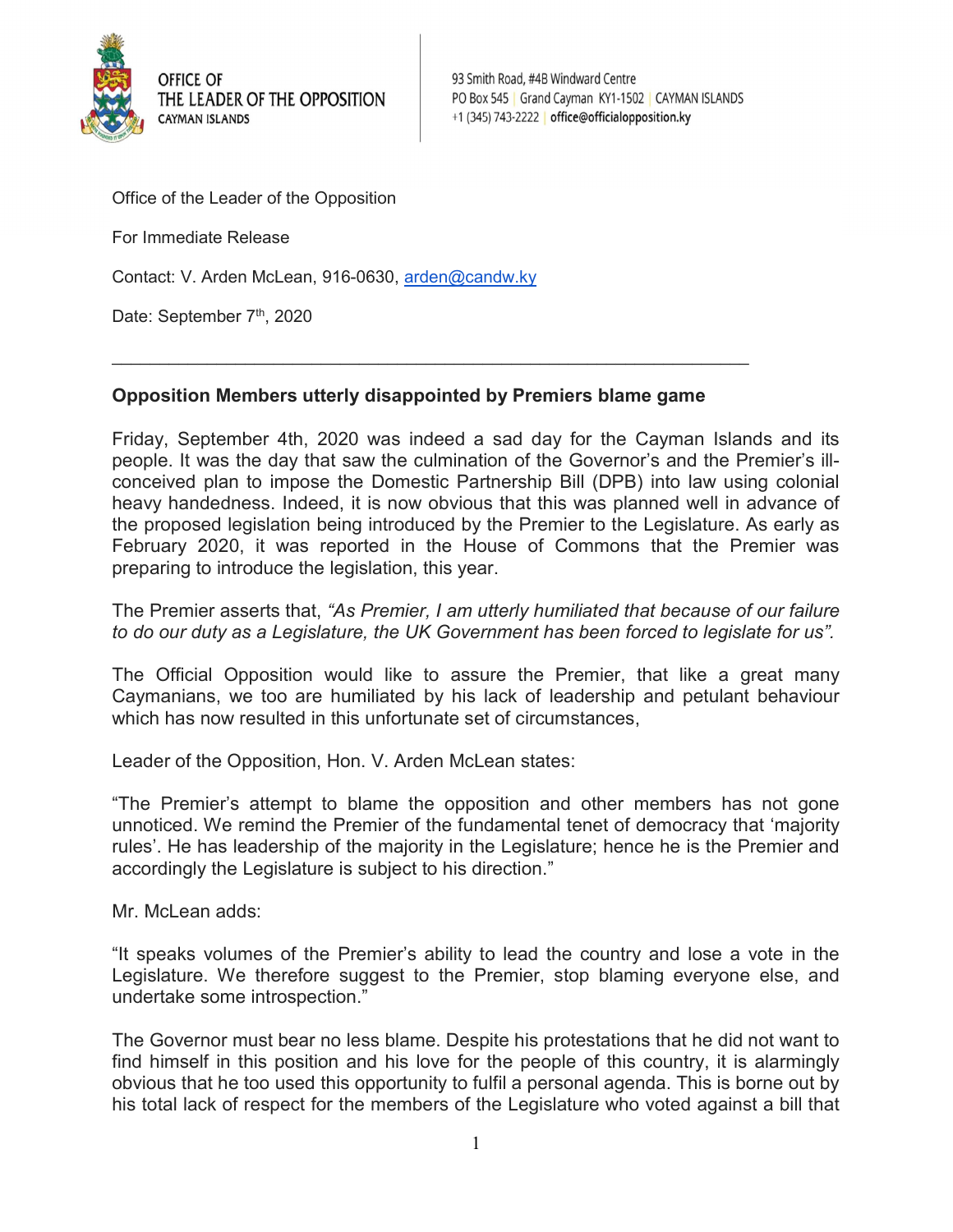

93 Smith Road, #4B Windward Centre PO Box 545 | Grand Cayman KY1-1502 | CAYMAN ISLANDS +1 (345) 743-2222 office@officialopposition.ky

was flawed and rushed. That lack of respect was further exacerbated by him having received a letter addressed to the Leader of the Opposition and making the letter public without consulting the Leader of the Opposition. Further, the same letter which was written by Baroness Sugg on August 28<sup>th</sup>, 2020 and curiously, was not sent to the Leader of the Opposition by the Governor's Office until August 31<sup>st</sup>, 2020.

The Governor's actions and disregard for our Caymanian way of life, attests to the saying, "A man can't serve two masters.". While the Cayman Islands public purse is paying for his salary and lifestyle, he remains very much a devoted UK public servant.

Not having allowed proper time for consultation, the Premier and his Government introducing the DPB to the Legislature knowing that the majority were not in support, and the subsequent actions of the Premier and the Governor to implement a law regardless of the publics views, speaks volumes of their disregard for the people of the Cayman Islands.

It should be noted that the Opposition assisted with a survey on the question of whether the people supported the DPB in its original form, and of the over 1000 people who responded 90+% rejected the proposed legislation.

The Premier is elected to serve the people, and in the case of the Governor he is appointed to ensure good governance. The Premier needs to put his personal ego and pride aside and instead feel some level of humiliation for the many Caymanians that are:

- Marginalized and discriminated against in the workforce.
- Struggling to make ends meet from the high costs of living.
- Living pay-check to pay-check and in some cases, no pay-check.
- Being told they must go to the Immigration Department to prove they are Caymanians.
- Leaving school and cannot find employment.
- Still unable to receive their pension payments.
- Stuck in traffic on a daily basis.
- Facing an increase in insurance costs.
- Losing their homes or have lost their homes.
- Living below the poverty line from an inadequate minimum wage.
- Worried about the future direction for our beloved islands

It is clear that we need leadership that will put egos aside, place Caymanians first and serve the Caymanian interest."